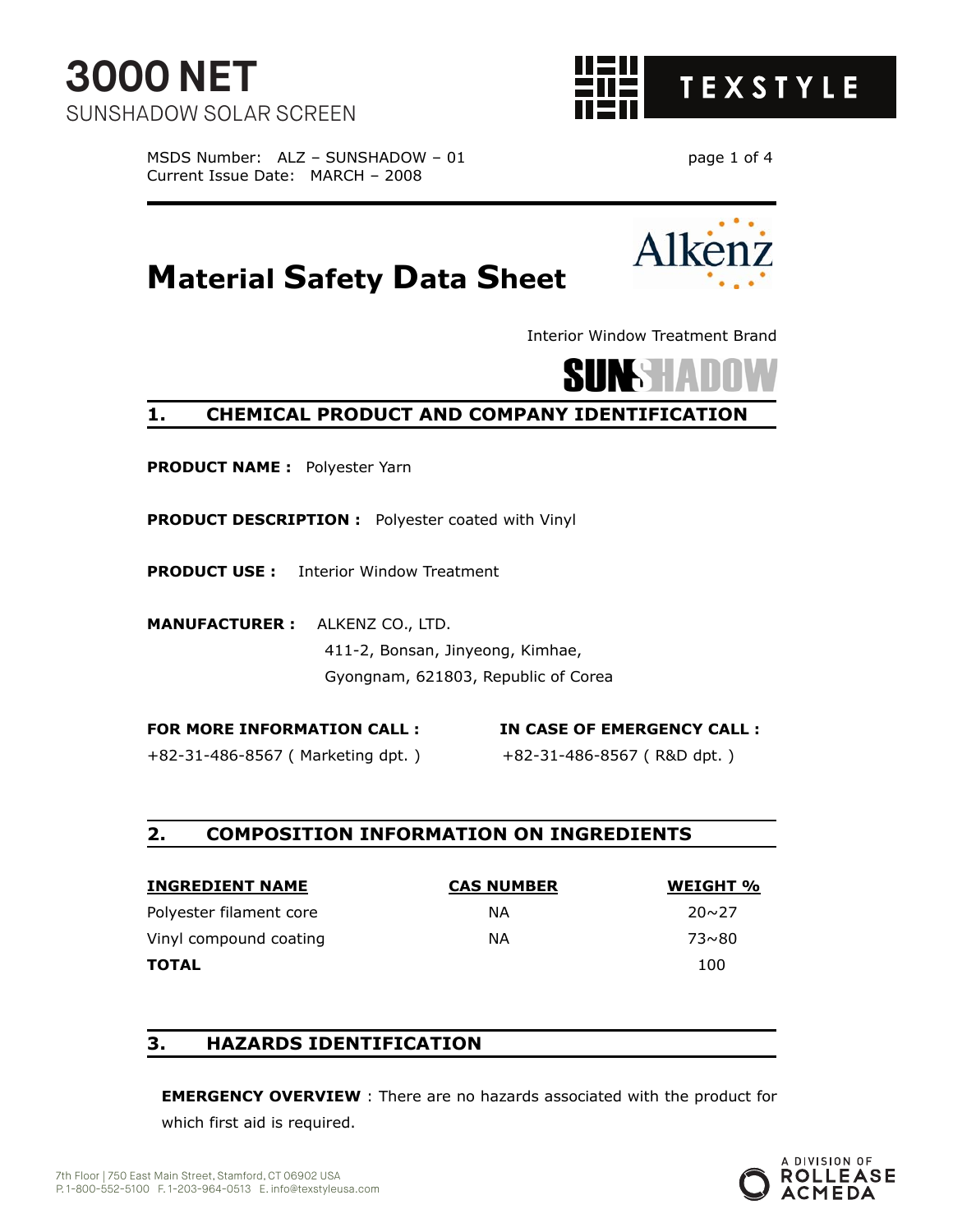

MSDS Number: ALZ – SUNSHADOW – 01 page 2 of 4 Current Issue Date: MARCH – 2008

#### **POTENTIAL HEALTH HAZARDS**

**SKIN:** No irritation **EYES:** No irritation **INHALATION:** Not a probable route of exposure. **INGESTION:** Consult physician. **CHRONIC:** None currently known.

#### **4. FIRST AID MEASURES**

- **SKIN:** Wash affected area with soap and water. If discomfort continues, obtain medical attention
- **EYES:** Flush eyes with running water. If discomfort continues, obtain medical attention.
- **INHALATION:** Dust does not occur almost but remove person to fresh air. If discomfort persists, seek medical attention.

**INGESTION:** Obtain medical attention.

**ADVICE TO PHYSICIAN:** No specific advice. Treat symptomatically

#### **5. FIRE FIGHTING MEASURES**

#### **FLAMMABLE PROPERTIES**

**FLASH POINT: >200°F AUTOIGNITION TEMPERATURE: <450°C UPPER/LOWER FLAME LIMIT:** Not applicable **FLAME PROPAGATION RATE(solids):** Not determined **OSHA FLAMMABILITY CLASS: Not applicable** 

**EXTINGUISHING MEDIA:** All standard agents may be used. **UNUSUAL FIRE AND EXPLOSION HAZARDS:** None

**SPECIAL FIRE FIGHTING PRECAUTIONS INSTRUCTION:** Wear self-contained breathing apparatus. Avoid excessive inhalation of smoke or potential thermal decomposition products.

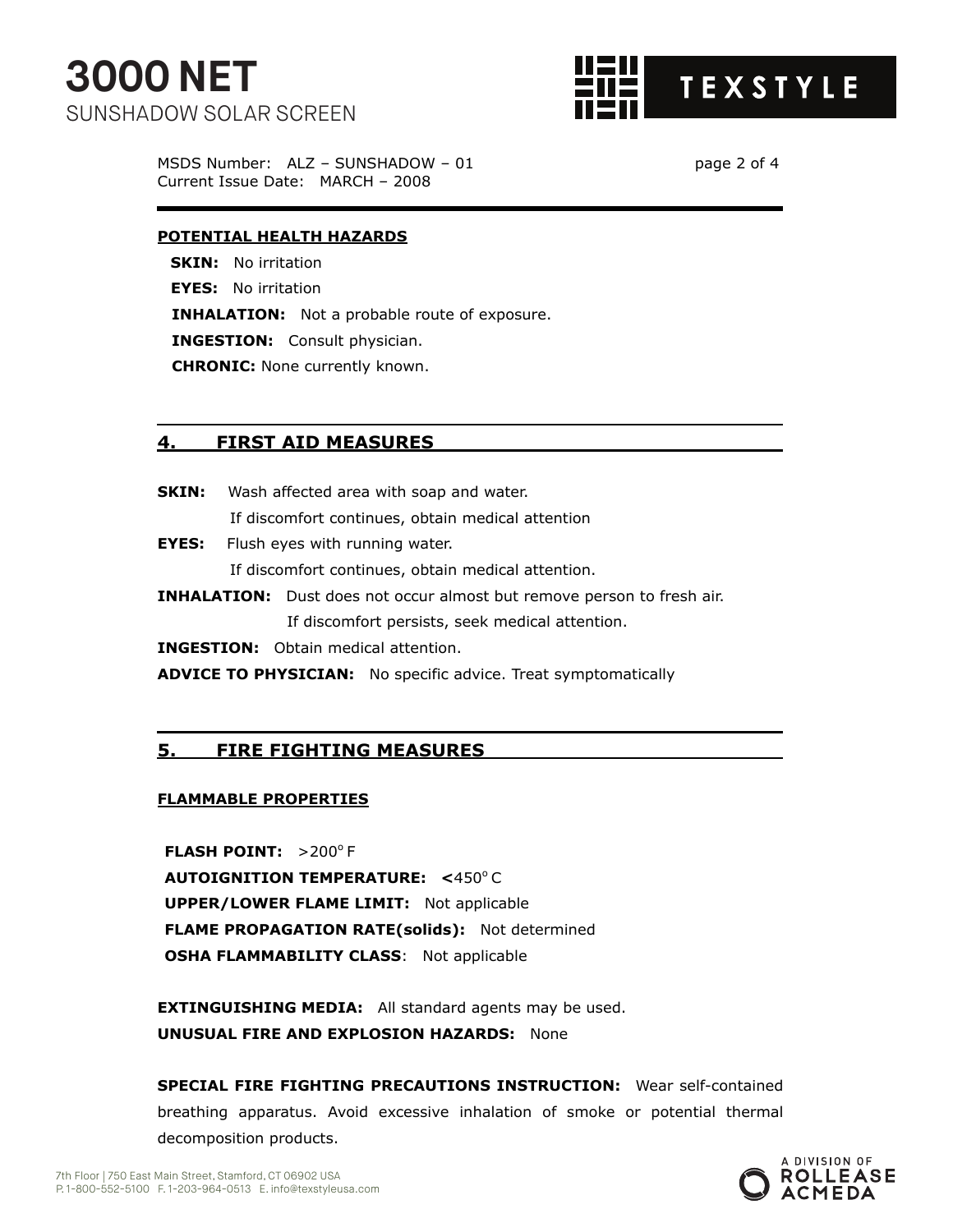

MSDS Number: ALZ – SUNSHADOW – 01 page 3 of 4 Current Issue Date: MARCH – 2008

## **6. ACCIDENTAL RELEASE MEASURES**

**IN CASE OF SPILL OF OTHER RELEASE:** Not required special spill handling.

## **7. HANDLING AND STORAGE**

**NOMAL HANDLING:** No special handling requirements.

#### **STORAGE RECOMMENDATIONS:**

Keep on ambient, atmospheric and Keep clean, dry, away from heat.

## **8. EXPOSURE CONTROLS / PERSONAL PROTECTION**

#### **ENGINEERING CONTROLS:**

General indoor ventilation is expected to be satisfactory.

**PERSONAL PROTECTIVE EQUIPMENT:** Not required.

# **9. PHYSICAL AND CHEMICAL PROPERTIES**

**PHYSICAL STATE :** Solid **ODOR :** No specific odor. **PH** : No data available. **BOILING POINT :** No data available. **MELTING POINT :** No data available **FREEZING POINT :** No data available **SOLUBILITY IN WATER :** Insoluble **SPECIFIC GRAVITY :** 1.35g/cm3

# **10. STABILITY AND REACTIVITY**

**CHEMICAL STABILITY :** Safety in normal temperature and pressure. **MUST AVOID MATERIAL :** Strong acid, Strong alkali, Strong oxidizing agent.

**HAZAROUS DECOMPOSITION PRODUCTS :** None **HAZARDOUS POLYMERIZATION :** Will not occur.